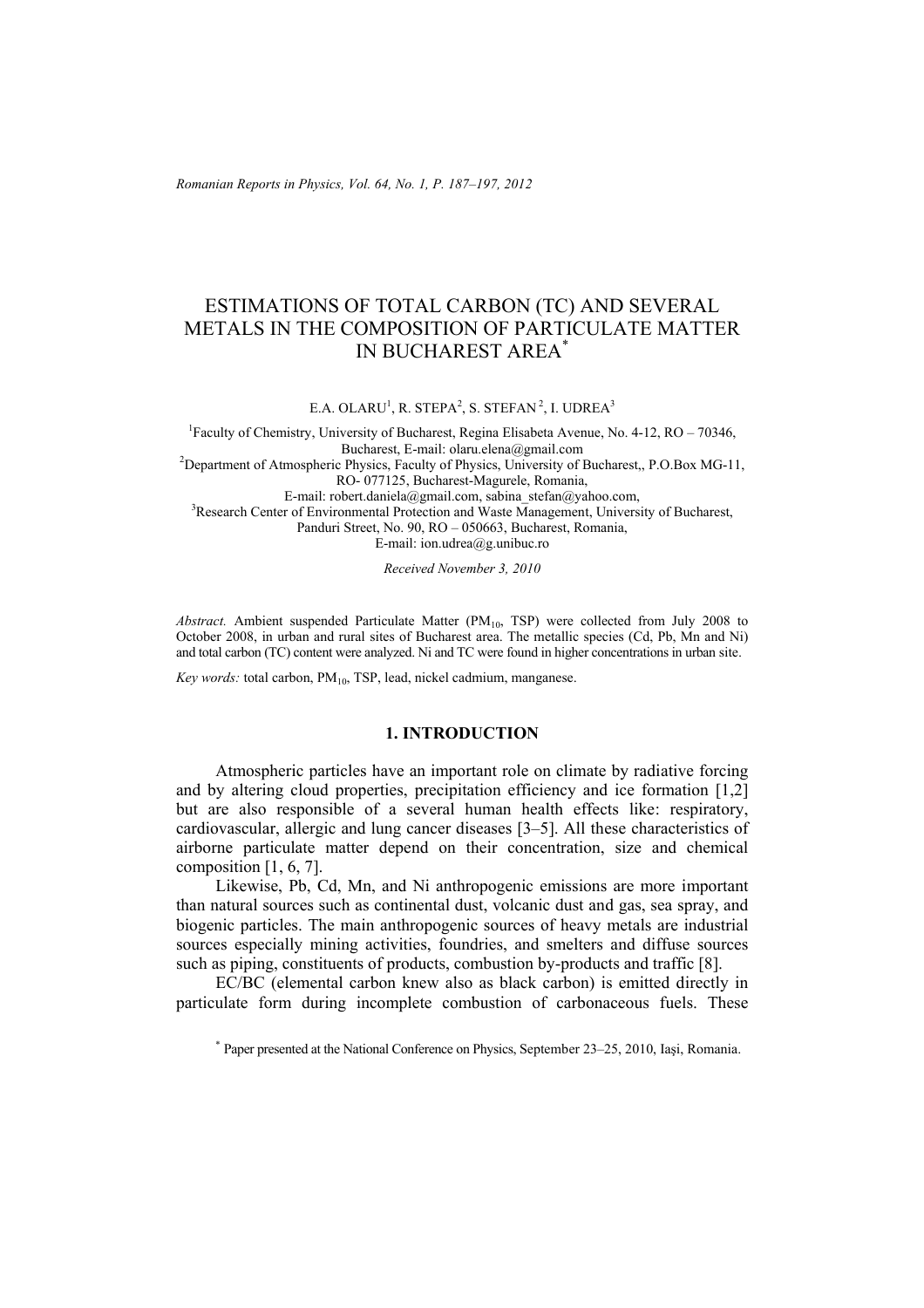particles contain also OC (organic carbon) with proportions depending on fuel and combustion characteristics (*e.g.* fresh diesel soot contains 76% BC; [9]). Particulate OC can be emitted directly or formed through photochemical reactions from gaseous precursors [10]. Determination of TC (total carbon) – sum between BC/EC and OC – contribute on estimate the carbonaceous compounds contained in particulate matter.

Research studies dedicated to air quality in Romania, were mainly focused on atmospheric gaseous compounds [11–13]. The present ambient air quality study was focused on ambient suspended particulate matter being undertaken in urban and rural sites on Bucharest area from July 2008 to October 2008. At both monitoring sites, ambient level of  $PM_{10}$  and TSP were measured using a gravimetric system. The sites and methods are described in Section 2. In Section 3 are presented the results related to both the PM mass concentration and total carbon composition. Because the heavy metals identified in the environmental samples are toxic for living organisms even at low concentration [14–17], the mass concentration of Pb, Mn, Cd and Ni associated to  $PM_{10}$  and TSP were evaluated.

#### **2. SAMPLING SITES AND METHODOLOGY**

There were selected two sampling sites which are representative for urban and rural sites. Urban site (noted US) is located in centre of Bucharest (relatively at 500 m from "zero kilometre" site) having the following coordinates:  $44^{\circ}26'17"$ North, 26<sup>0</sup>06'19" East, at 93 m a.s.l. This site sampling is surrounded on all directions by high buildings corresponding and is influenced mainly by road traffic emissions. The sampling point for rural site (noted RS), with  $44^040^142$ " North,  $26<sup>0</sup>15'50''$  East, at 81 m a.s.l. is surrounded by farming land and a small forest situated at approximately 35 km from Bucharest. In urban site, there were collected  $PM_{10}$  and TSP particles and in rural site were collected only  $PM_{10}$  particles but all samples were collected at a height around of 10 m corresponding for regional studies [18].

Each 10  $PM_{10}$  and TSP samples were collected in every month corresponding for the period: July 2008–October 2008 only on weekdays. Each sample was collected for a 24 hour period on glass fibre filter (Whatman, Schleicher&Schuell, 47 mm diameter) using 2 medium-volume air samplers for  $PM_{10}$  (Sven Leckel, Germany) and one for TSP (Aquanta) for urban site. The average flow rate used in urban site for  $PM_{10}$  sampling was 2.3 m<sup>3</sup>/h min and 1.8 m<sup>3</sup>/h for TSP; in rural site, the flow rate was set on  $3.2 \text{ m}^3/\text{h}$  for PM<sub>10</sub> sampling. For filters weighing was used an analytical balance (with 0.00001g precision). Filters were kept in open Petri dishes in desiccators in weighing room at a constant temperature of  $20\pm1\degree C$ , relative humidity  $50 \pm 5\%$  for having a constant mass of them before and after sampling.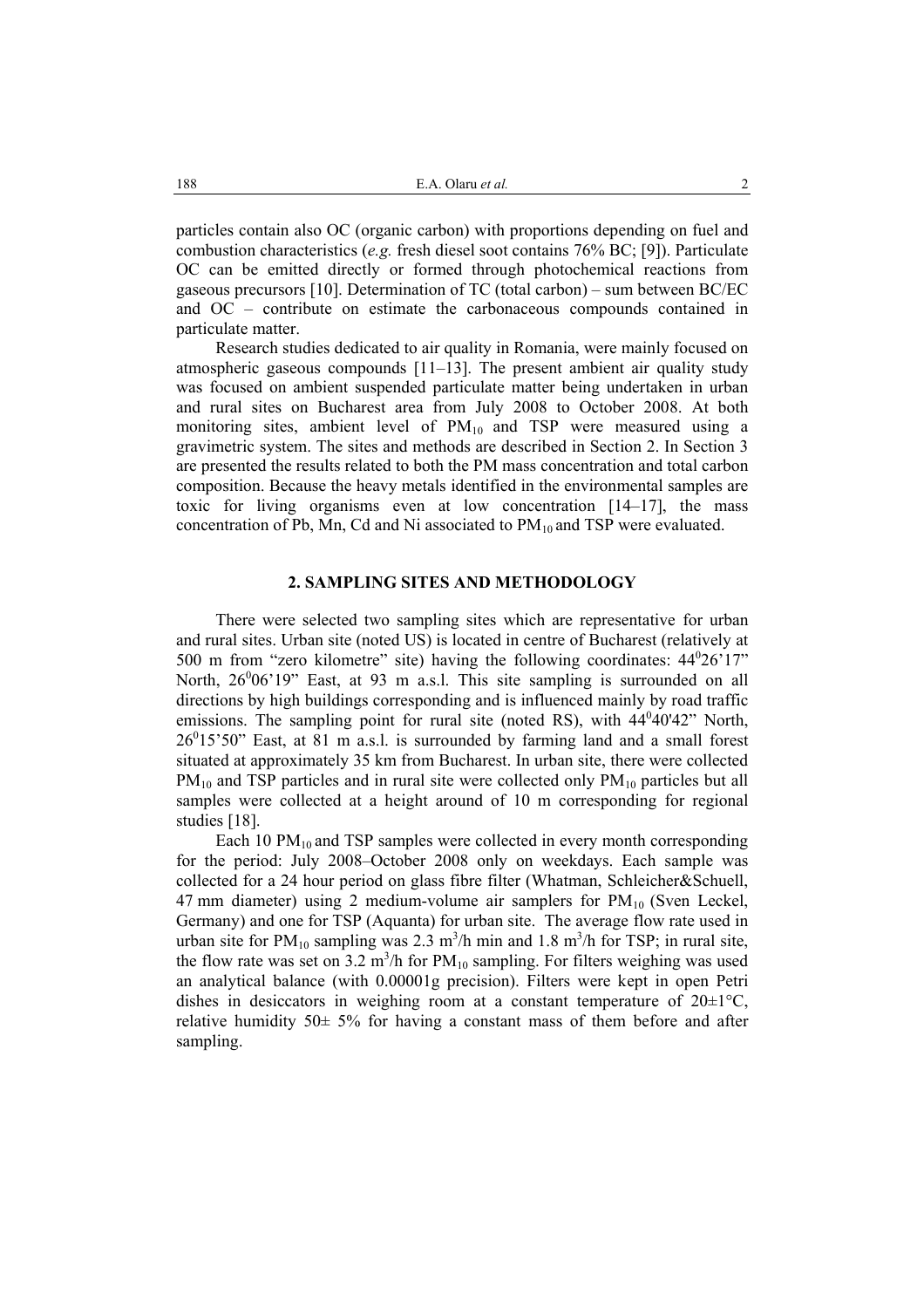For Pb, Ni, Mn and Cd analysis, samples were mineralized using a microwave oven Milestone Digestor Ethos Sel on a 20 minutes program using 6 mL HCl, 2 mL HNO<sub>3</sub> and 1.5 mL HF for a complete digestion and the Pb, Ni, Mn and Cd elements were determined using a graphite furnace atomic absorption spectrometer (GF-AAS) Thermo Solaar M5. Blanks were also prepared in the same conditions.



Fig. 1 **–** Representation of sampling sites.

A total carbon (TC) analyzer (Thermo Scientific) provided with a device for solids samples was used to estimate the TC associated to  $PM_{10}$  and TSP particles. Total carbon (TC) is defined as the sum of the elemental carbon (EC), organic carbon (OC) and carbonate carbon (CC) in an aerosol sample and thermal analysis is one of the most widely used for the determination of the mass of TC concentrations [19, 20].

# **3. RESULTS AND DISCUSSIONS**

## 3.1. MASS CONCENTRATION

In this section, time series of  $PM_{10}$  and TSP concentrations are explored with respect common temporal patterns in rural and urban stations. The corresponding mean concentration for *summer season* (July- September 2008) was 17.61  $\mu$ g/m<sup>3</sup> in urban site but PM<sub>10</sub> concentrations varied on a large domain (15.04–71.93  $\mu$ g/m<sup>3</sup>)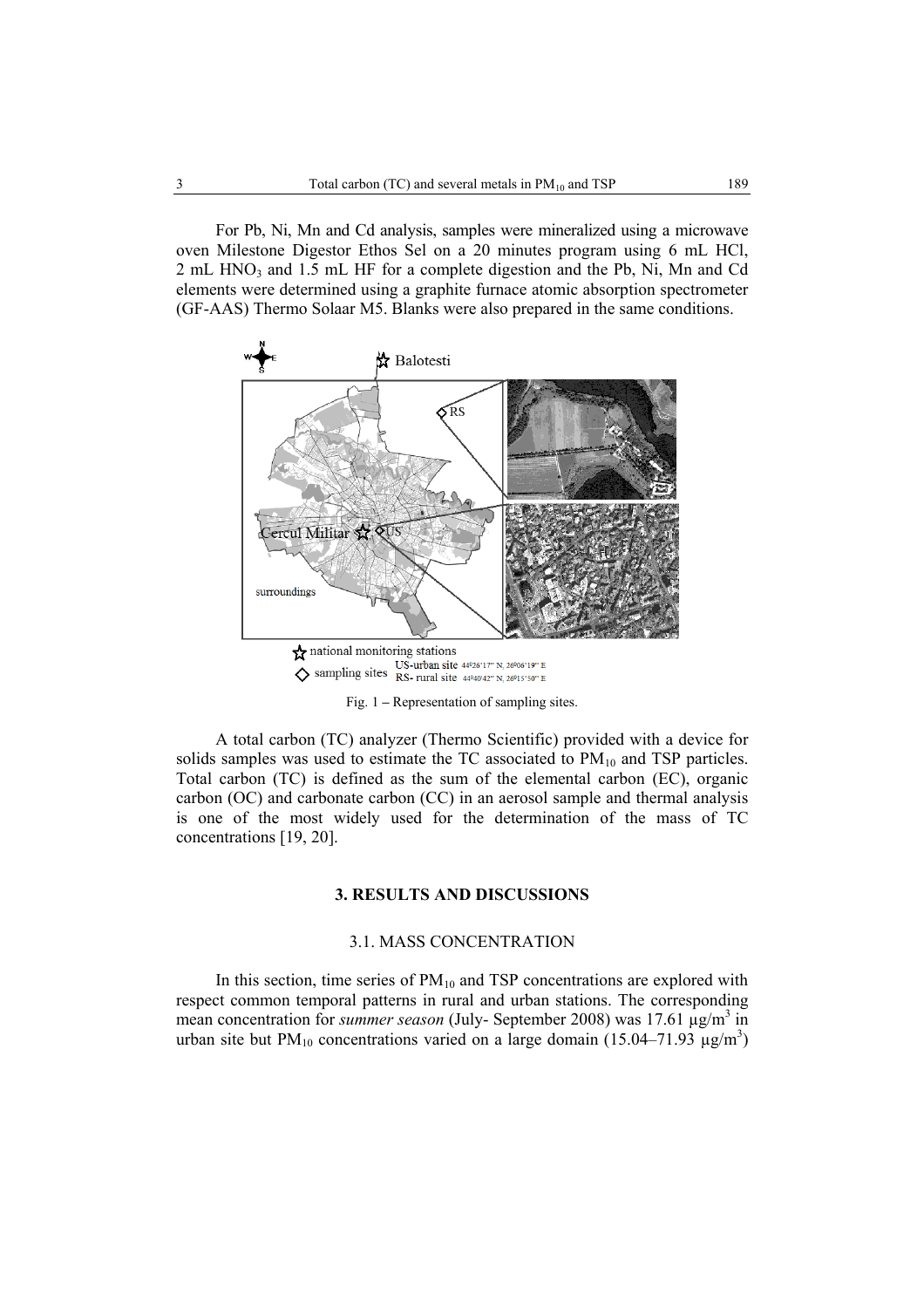(Fig. 2a). In rural site were observed lower concentrations than in urban site  $(10.53 - 46.44 \text{ µg/m}^3)$ .

The daily variation of particulate matter concentrations has been examined. The analysis did not reveal any characteristic weekly pattern common for the two stations (Fig. 2b). The arithmetic average of daily concentrations during weekdays in rural site was 26.30  $\mu$ g/m<sup>3</sup> varying in a narrow domain (10.53–46.44  $\mu$ g/m<sup>3</sup>). This suggested that no extreme regional pollution episode was registered during sampling period. Instead, in urban site, it was observed that in Mondays and Fridays (first and last weekdays) were registered the highest concentrations probably due to the increased traffic density [21]. In our following studies will try to verify if this pattern depending on weekdays will remain. The arithmetic average of daily concentrations in urban site was 40  $\mu$ g/m<sup>3</sup> but their variation took place on a large domain  $(15.04 - 71.93 \text{ µg/m}^3)$  likely due to the anthropogenic sources agglomeration.



Fig. 2 **–** a) Temporal variation of PM10 mass concentrations in urban and rural sites; bar errors are also presented; b) week variation of PM10 mass concentrations in urban and rural sites.

 $PM_{10}$  and TSP concentrations for August-October 2008 period in urban site were distributed as shown in Fig. 3, having similar trends. Since regulations rely upon arithmetic averages, our discussion focuses on arithmetic average concentrations. The average  $PM_{10}$  concentrations during the months August, September and October for urban site, were:  $54.81 \mu g/m^3$ ,  $34.81 \mu g/m^3$  and 57.97  $\mu$ g/m<sup>3</sup> respectively. Thus, it can be observed that PM<sub>10</sub> average concentrations were higher than the European Union air quality annual  $PM_{10}$ standard of 50  $\mu$ g/m<sup>3</sup> [18] in August and October 2008. In case of TSP, the average concentrations during the months August, September and October for urban site, were: 93.86  $\mu$ g/m<sup>3</sup>, 52.72  $\mu$ g/m<sup>3</sup> and 78.02  $\mu$ g/m<sup>3</sup> respectively being lower than the national threshold of 150  $\mu$ g/m<sup>3</sup>. The lower values of PM<sub>10</sub> and TSP mean concentrations registered for September can be explained by increasing of pollutants dispersion due to enhanced air circulations.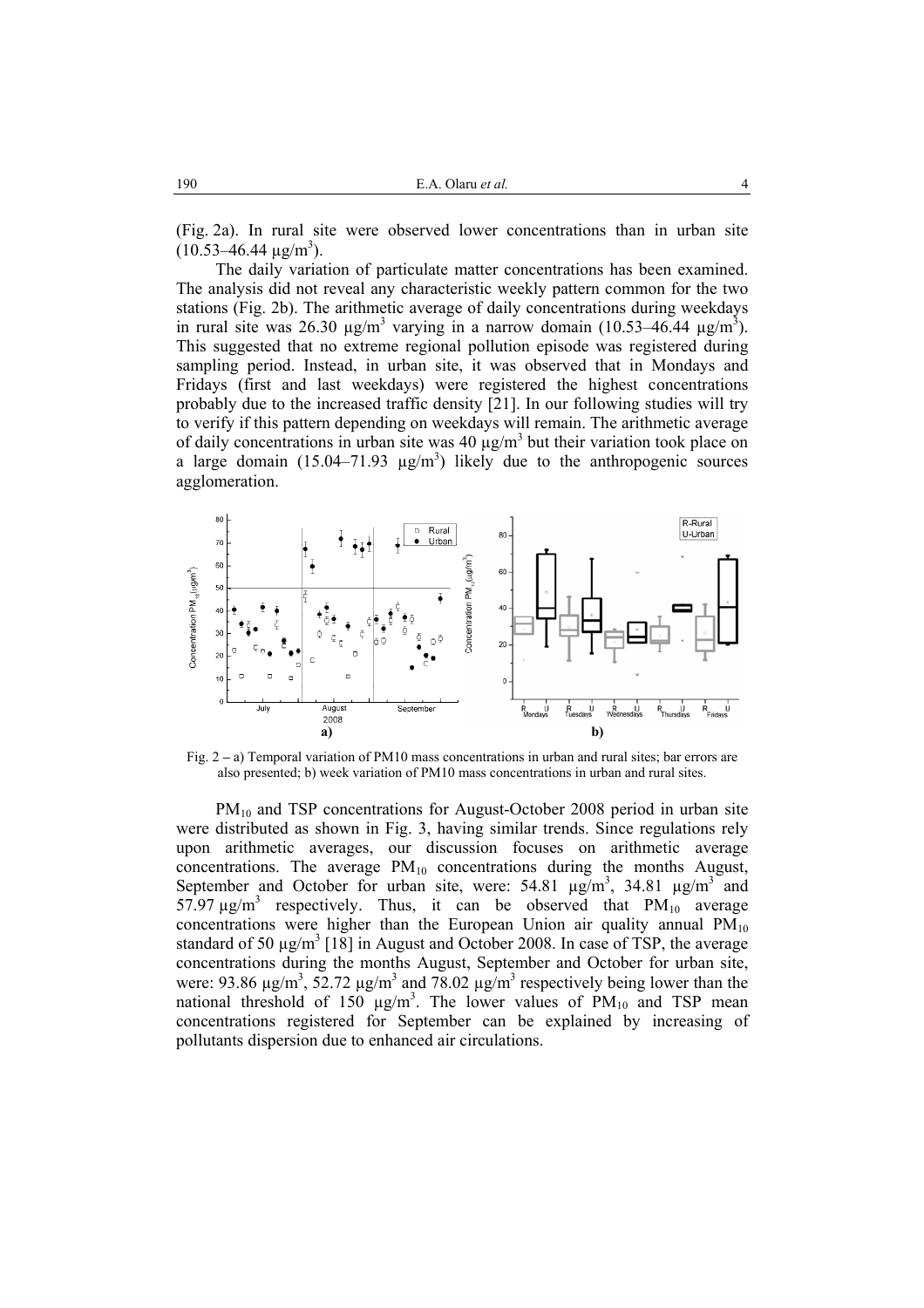

Fig. 3 – Urban site: a) TSP concentration; b)  $PM_{10}$  concentration for August–October period.

The measured  $PM_{10}$  concentrations were compared with the data from monitoring stations of Bucharest Environment Agency closed to urban (Cercul Militar) and rural (Balotesti) stations. In case of rural site comparison, the measurements are largely uncorrelated  $[22]$ . The values of regression line slope = 0.38147, intercept = 16.53953 and linear correlation coefficient,  $R^2 = 0.11993$  for a number of data points, *N*=30 suggested high differences of particulate matter sources both natural and anthropogenic.



Fig. 4 **–** Comparison between PM10 concentrations: a) rural site-Balotesti; b) urban site – Cercul Militar.

Regression line slope, intercept, and  $R^2$  are given in Fig. 4b for urban site comparison. The number of data points (N) was reduced in urban site from 30 to 24 because there was found no data for urban station-Cercul Militar for 6 days. The value of intercept near to 0 suggested that sources are probably similar in the both urban sites (mainly traffic), and value of  $R^2$  show a relatively good agreement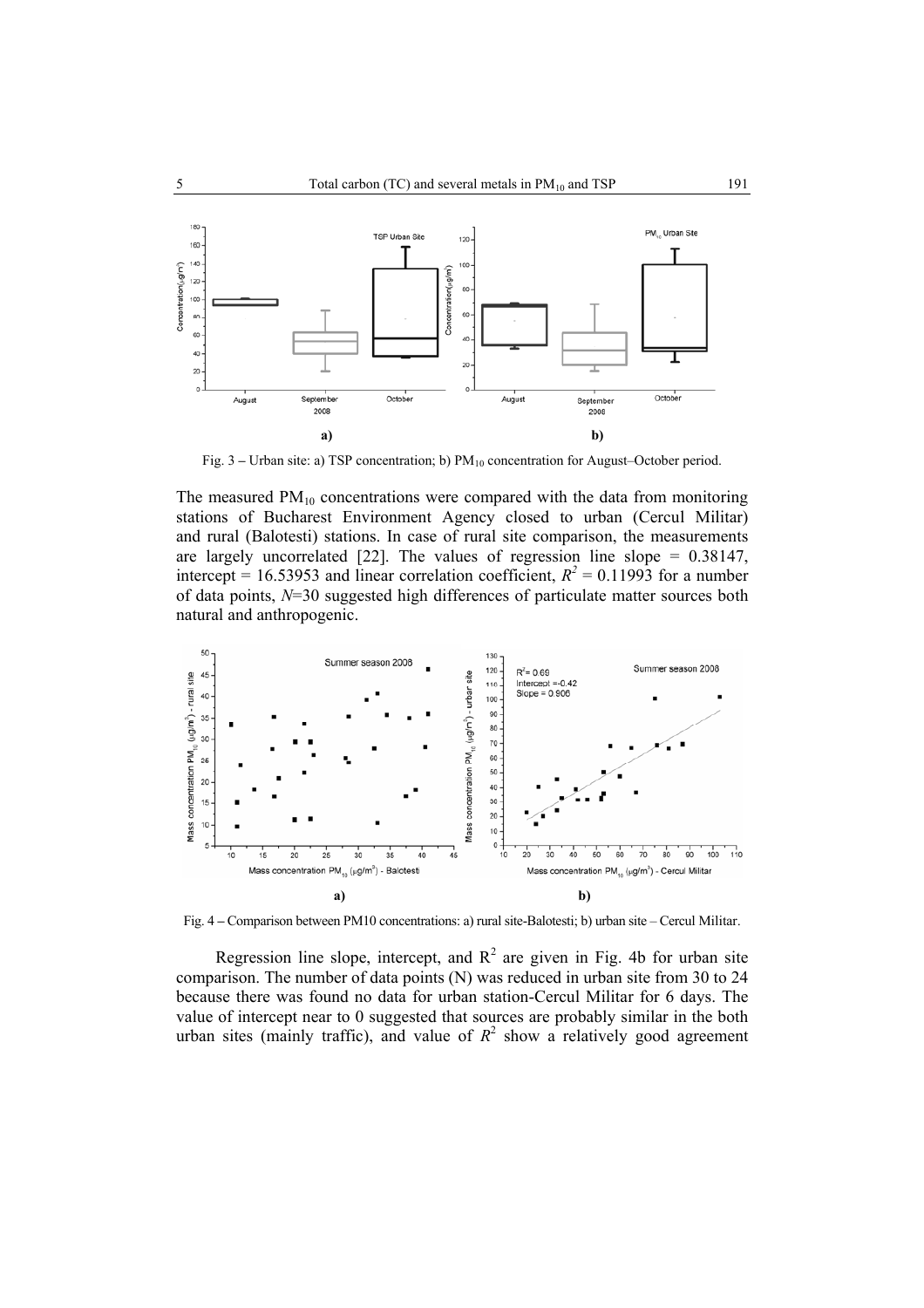between the two urban sites taking into account that possible other local sources may strongly influence PM10 mass concentration [23].

## 3.2. VARIATION OF TOTAL CARBON CONTENT

The environmental relevance of the carbonaceous aerosol comprises a number of important topics, such as human health, direct and indirect climate forcing, and air-quality. The high number of organic molecules reported to be associated with ambient fine aerosols have a wide range of different physical and chemical properties, of which impact on human health and cloud formation largely remains unknown. Furthermore, black carbon is the principal light absorbing species in the atmosphere, significantly affecting the Earth's radiative balance [24]. We analyzed the total carbon (TC) in aerosol particles.

The highest TC content associated to  $PM_{10}$  particles was found in urban site, in the summer season  $(8.53 \mu g/m^3)$  and the lowest TC content was found in rural site in winter season  $(0.007 \text{ }\mu\text{g/m}^3)$  (data not published yet). The lower concentrations in winter season were explained due to the high values of relative humidity that intensify the removal processes of particles from the atmosphere. Compared with data from wintertime can be observed that TC content registered generally low values but few maxima large the domain. In summer season, values of TC content varied on a median value of 6.31  $\mu$ g/m<sup>3</sup> in urban site and 4.57  $\mu$ g/m<sup>3</sup> in rural site.



Fig.  $5 - (a)$  Variation of TC content associated to  $PM_{10}$  fraction in urban and rural sites in summer season; b) comparison between TC content on TSP and  $PM_{10}$  for urban site in summer season.

Additionally, TC content in  $PM_{10}$  and TSP was 1.9 higher in urban samples than in rural samples. TC content for TSP particles registered a small shift until 14.73  $\mu$ g/m<sup>3</sup> (Fig. 5b). Although, if TC content is correlated only with the particle mass  $(\mu g)$  deposited on filter, it can be observed that total carbon content represent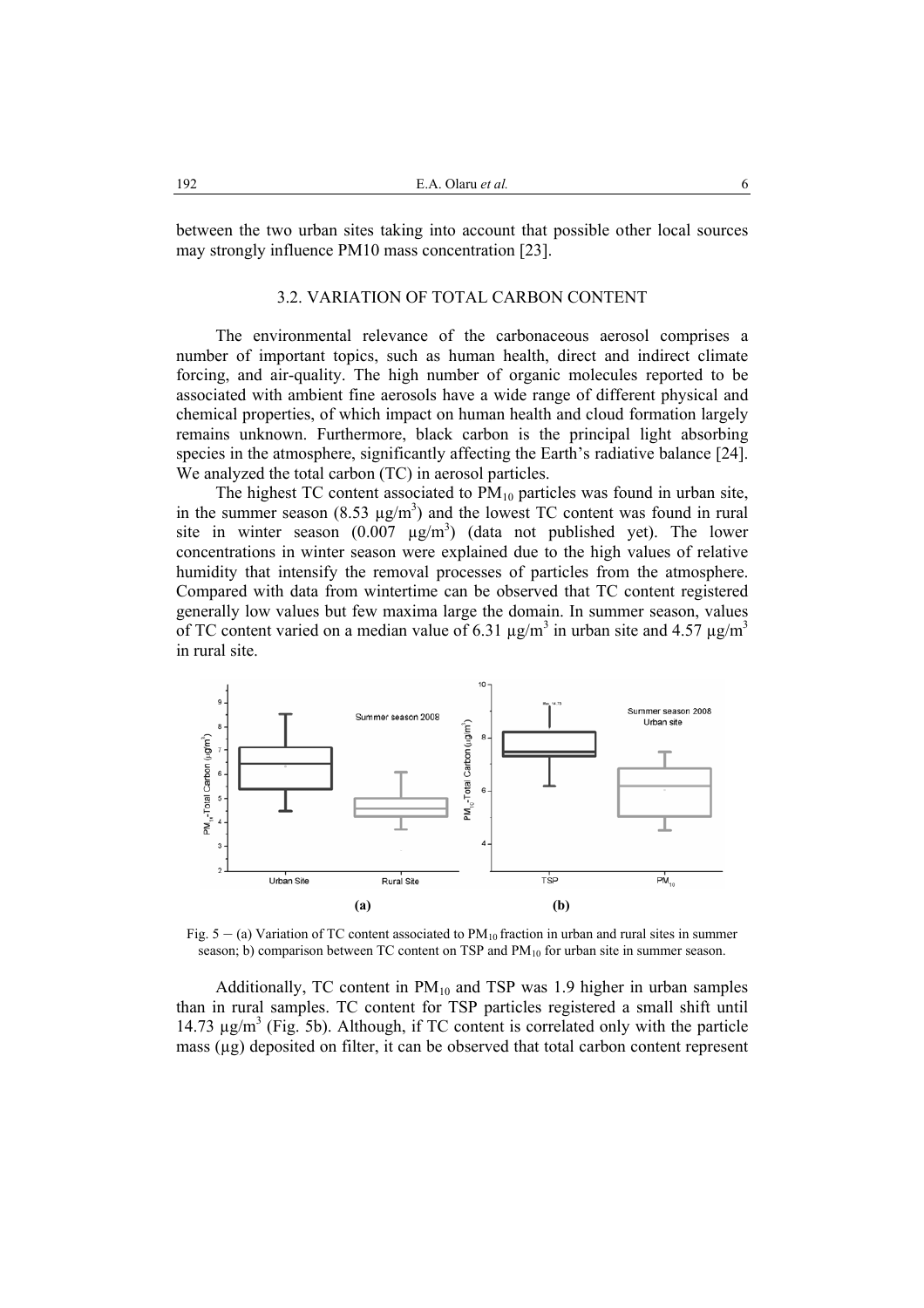a higher percent from mass of particles in the winter (data not published yet). As conclusion high TC concentrations were associated to  $PM_{10}$  particles than to TSP.

# 3.3. VARIATION OF Cd, Pb, Ni AND Mn CONTENTS ASSOCIATED TO PM<sub>10</sub> AND TSP

The Cd concentrations values, with 1 or 2 orders of magnitude lower in comparison with the other metals (Pb, Ni, Cd ) may be the result in some part due to it slow volatility and to emission at high temperature that are very limited [25] (Fig. 6).



Fig.  $6 -$  Variation of Pb, Ni, Mn and Cd associated to PM<sub>10</sub> during summer season in urban and rural sites.

Kim *et al.* (2007) made correlation analysis of Cd content from 13 stations in Korea for a 14 years period. Their results suggested that Cd concentrations from a station are apt to share strong homogeneity with the other stations from surrounding areas [26]. This may explain the closeness between the Cd concentrations in urban site (0.76 ng/m<sup>3</sup>) with those from rural site (1 ng/m<sup>3</sup>) emphasized by the high transferability of Cd between different environmental reservoirs  $[26]$ . As may be seen, Cd concentration associated to  $PM_{10}$  was lower than the European Union threshold 5 ng/m<sup>3</sup> [27].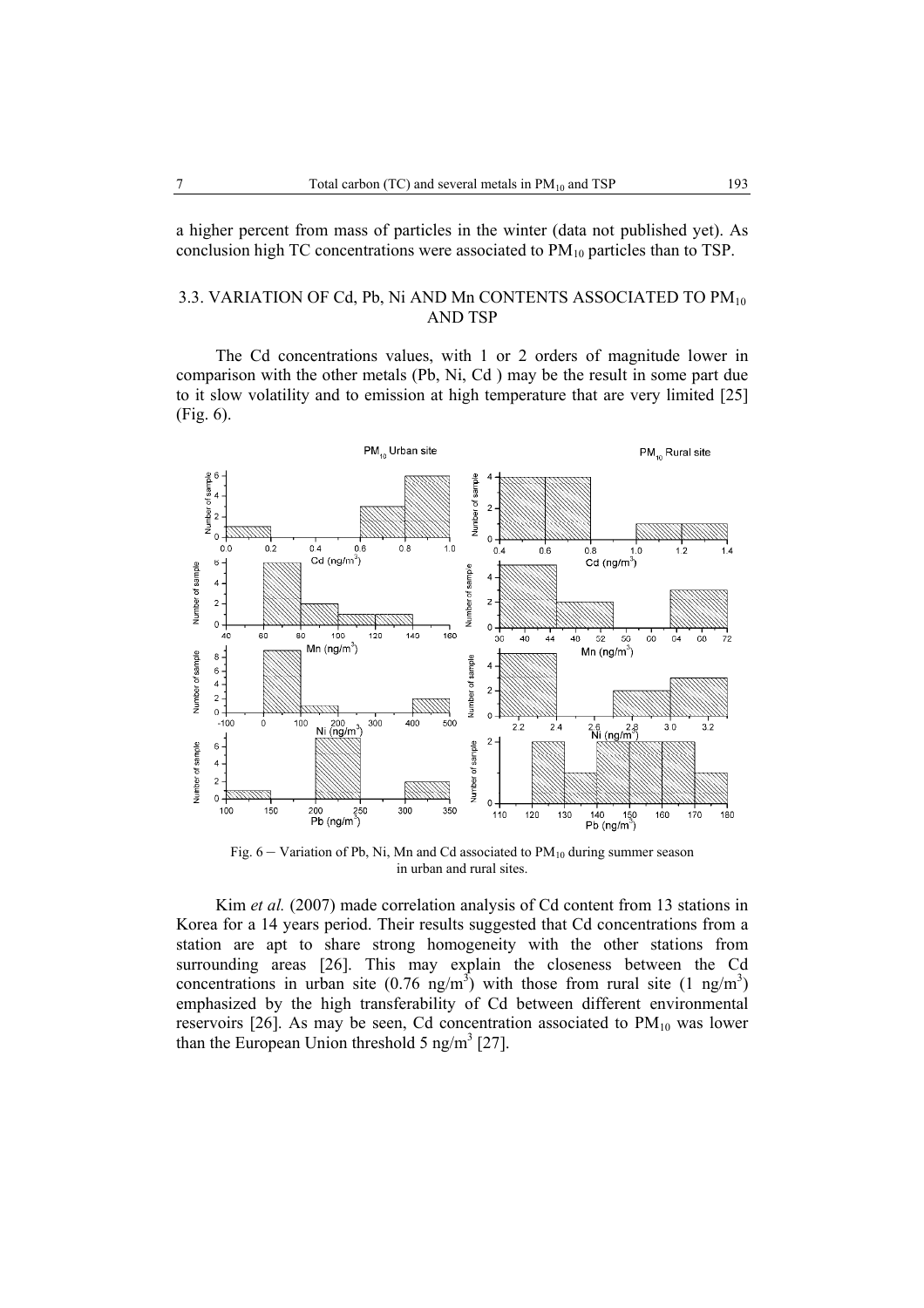Nriagu *et al.* (1986) found that anthropogenic sources contribute with more than 90% at the global Cd emissions [28]. Studies of ice core samples indicated that Cd levels may have reached a maximum in the 1960 and then a decrease was registered constantly until 1994 [29]. Until now, many studies have confirmed that Cd emissions decreased both on local and on global scales [30]. Our data are insufficient to draw a pattern for showing a concentrations tendency through time but revealed that these concentrations in Bucharest area are similar to those found in other studies [31] and in other European cities, even smaller in some cases [32].

Lower concentration but close values of Pb were registered in rural site, due in part to homogeneity of Pb distribution  $(150 \text{ ng/m}^3)$ . In urban site, values of Pb concentration varied on a very large domain  $(100-350 \text{ ng/m}^3)$  and it is expected that the Pb distribution to be affected more sensitively by anthropogenic source processes (*e.g.* under the heavy traffic conditions) [33]. In addition, many studies focused on Pb associated to  $PM_{10}$  explain the spatial and time distribution through the combined effects of source/ sink processes and meteorological conditions [34]. Mn concentrations are very scattered not only in urban but also in rural site because until now there are no regulations to impose thresholds for this pollutant. One reason that raises the complexity grade in evaluating the correct value of Mn concentration threshold is the fact that manganese is an element frequently found in soil composition [35]. Also it can be observed that mean Mn concentration in rural site,  $47.\overline{39}$  ng/m<sup>3</sup>, is about 1.72 lower from mean concentration from urban site, 81.68 ng/m<sup>3</sup> (Fig. 6).



Fig.  $7 -$  Variation of Pb, Ni, Mn and Cd associated to PM<sub>10</sub> and TSP during summer season.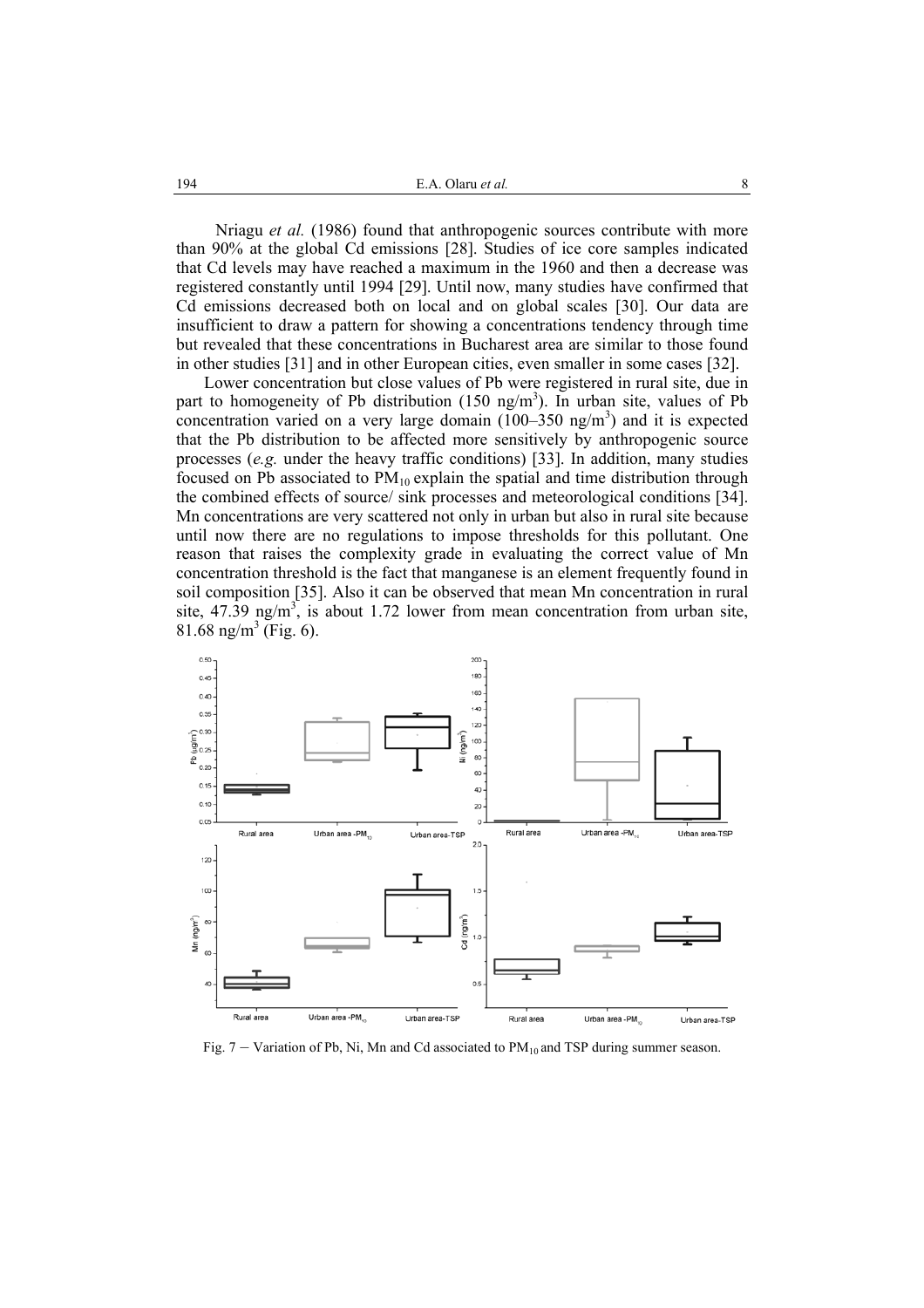Ni concentrations in  $PM_{10}$  samples were very different from rural (2.61 ng/m<sup>3</sup>) to urban site  $(126.13 \text{ ng/m}^3)$ . This may reflect the anthropogenic origin of Ni in PM<sub>10</sub> content, in urban site. Nowadays, Directive 2004/107/EC implies that Ni concentration to be 20 ng/m<sup>3</sup> for the total content in the  $PM_{10}$  fraction averaged over a calendar year [27]. In conclusion, it is necessary to implement a daily Ni concentration monitoring plan in Bucharest at least.

Such as expected, the lower contents in metals (Pb, Ni, Mn, Cd) were found in  $PM_{10}$  sampled in rural site (Fig. 7) Pb and Ni presents lower concentrations in TSP, indicating that these metals have affinity to  $PM_{10}$  than TSP. Mn and Cd showed similar trends being in relatively higher concentrations in TSP deposits but if Mn and Cd is related to particles mass from the filter, it will be observed that are no affinity to a specific fraction ( $PM_{10}$  or TSP).

#### **4. CONCLUSIONS**

Ambient concentrations of  $PM_{10}$  in rural site showed that no extreme pollution episode took place on during sampling campaign. In urban site it was identified a possible pattern which revealed that in weekdays the highest concentrations are in Mondays and Fridays. Our following studies will verify and argument the existence of this pattern or other pattern. The comparison of our measured concentrations with data from monitoring stations of Bucharest Environment Agency stations (Cercul Militar - urban site, Balotesti - rural site) emphasized that only in urban site, the sources are the same and it was found a good correlation between sites. In case of rural site, no correlation was found primary due to different sources.

TC content was higher in urban  $PM_{10}$  samples showing that TC is found preferentially in  $PM_{10}$  samples.

The concentration of Cd, Pb, Mn, and Ni associated to  $PM_{10}$  samples were discussed and the following conclusions were drawn:

– Cd concentrations were lowest and not pass the EU threshold;

– low concentrations of Pb were registered in rural site and in urban site, Pb distribution is affected more sensitively by anthropogenic source processes;

– Mn concentrations are very scattered not only in urban but also in rural site because until now there are no regulations to impose thresholds;

– the high Ni concentrations in  $PM_{10}$  samples justify the necessity to implement a daily Ni concentration monitoring plan in Bucharest.

*Acknowledgements*. Elena-Alina Olaru's work was supported from European Social Fund, POSDRU Programme, Contract number POSDRU/6/1.5/S/24. The work of authors Robert Stepa and Sabina Stefan was partially supported by contract STVES115266, Project RADO from Norway Innovation Program.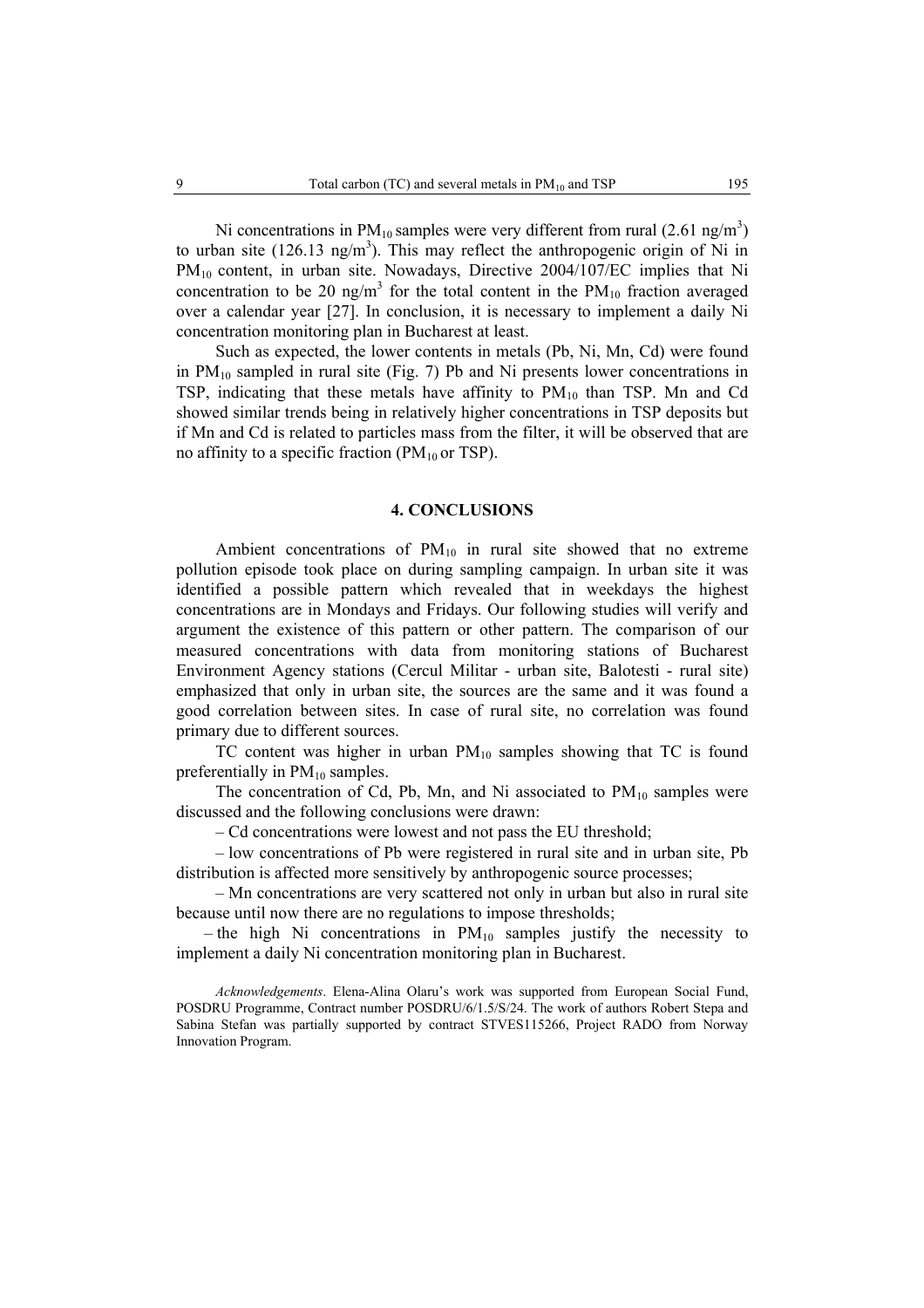#### REFERENCES

- 1. Houghton, J.T., Y. Ding, D.J. Griggs, M. Noguer, P.J. van der Linden, X. Dai, K. Maskell, and C.A. Johnson, *Climate Change*: *The Scientific Basis. Contribution of Working Group I to the Third Assessment Report of the Intergovernmental Panel on Climate Change,* IPCC, 2001Cambridge University Press, Cambridge, United Kingdom and New York, NY, USA, 2001.
- 2. U. Lohmann, J. Feichter, *Global indirect aerosol effects: A review*, Atmos. Chem. and Phys., **5**, 715–737 (2005).
- 3. N. Künzli, R. Kaiser, S. Medina, *Public-health impact of outdoor and traffic-related air pollution: a European assessment*, Lancet*,* **356**, 795–801 (2000).
- 4. L.J. Donaldson, R. J, Donaldson, *Essential public health*, Second Edition, Radcliffe Publishing United Kingdom, 2003.
- 5. J.A. Bernstein, N. Alexis, C. Barnes, I.L. Bernstein, A. Nel, D. Peden, D. Diaz-Sanchez, S.M. Tarlo, P.B. Williams, *Health effects of air pollution*, Journal of Allergy and Clinical Immunology, **114**, 1116–1123 (2004).
- 6. Y.J. Kaufman, D. Tanre and O. Boucher, *A satellite view of aerosols in the climate system*, Nature, **419**, 215–223 (2002).
- 7. C.G. Popescu, *Relation between vehicle traffic and heavy metals content from the particulate matters*, Romanian Reports in Physics, **63**, *2*, 471–482 (2011).
- 8. S.L. Gong and L.A. Barrie, *Trends of heavy metal components in the arctic aerosols and their relationship to the emissions in the Northern Hemisphere*, STOTEN, **1–3**, 175–183 (2005).
- 9. T.C. Bond, D.G. Streets, K.F. Yarber, S.M. Nelson, J.-H. Woo, Z. Klimont, *A technology-based global inventory of black and organic carbon emissions from combustion*, J. Geophys. Res., **109** (2004).
- 10. M.Z. Jacobson, *A physically-based treatment of elemental carbon optics: implications for global direct forcing of aerosols*, Geophys. Res. Lett., **27**, *2*, 217–220 (2000),
- 11. F. Popescu, I. Ionel, N. Lontis, L. Calin, I.L. Dungan, *Air quality monitoring in an urban agglomeration*, Rom. Journ. Phys., **56**, *3–4*, 495–506 (2011).
- 12. V. Cuculeanu, R. Sterrer, G. Mocioaca, G. Schimak, M. Anghel, *Design of the air quality monitoring network for Bucharest city,* Romanian Reports in Physics, **62**, *2*, 383–395 (2010).
- 13. G. Rusu-Zagar, L. Filip, S. Stefan, R. Stepa, *Model for control of indoor air quality in an industrial environment*, Romanian Reports in Physics, **63**, *1*, 196–207 (2011).
- 14. G. State, I. V. Popescu, A. Gheboianu, C. Radulescu, I. Dulama, I. Bancuta, R. Stirbescu*, Identification of air pollution elements in lichens used as bioindicators by the XRF and AAS methods*, Rom. Journ. Phys., **56**, *1–2*, 240–249 (2011).
- 15. C. Stihi, C. Radulescu, G. Busuioc, I.V. Popescu, A. Gheboianu, A. Ene, *Studies on accumulation of heavy metals from substrate to edible wild mushrooms*, Rom. Journ. Phys., **56**, *1–2*, 257–264  $(2011)$
- 16. I. V. Popescu, M. Frontasyeva, C. Stihi, GH. V. Cimpoca, C. Radulescu, A. Gheboianu, C. Oros, GH. Vlaicu, M. Petre, I. Bancuta, I. Dulama, *Nuclear and nuclear related analytical methods applied in environmental research*, Rom. Journ. Phys., **55**, *7–8*, 821–829 (2010).
- 17. A. Ene, I. V. Popescu, C. Stihi, A. Gheboianu, A. Pantelică, C. Petre, *PIXE analysis of multielemental samples*, Rom. Journ. Phys., **55**, *7–8*, 806–814 (2010).
- 18. \*\*\* Council Directive 1999/30/EC *relating to limit values for sulphur dioxide, nitrogen dioxide and oxides of nitrogen, particulate matter, and lead in ambient*, OJ L 163, 29, 41–60 (1999).
- 19. H. Puxbaum, *Application of two thermo-gas analyzers for atmospheric aerosol characterization*, J. Environ. Anal. Chem*.* **10**, 1–16 (1981).
- 20. B. J. Turpin, P. Saxena, E. Andrews, *Measuring and simulating particulate organics in the atmosphere: problems and prospects*, Atmos.Environ., **34**, 2983–3013 (2000).
- 21. G. Buzorius, K. Hämeri, J. Pekkanen, M. Kulmala, *Spatial variation of aerosol number concentration in Helsinki city*, Atmos.Environ*.*, **33**, 553–565 (1999).